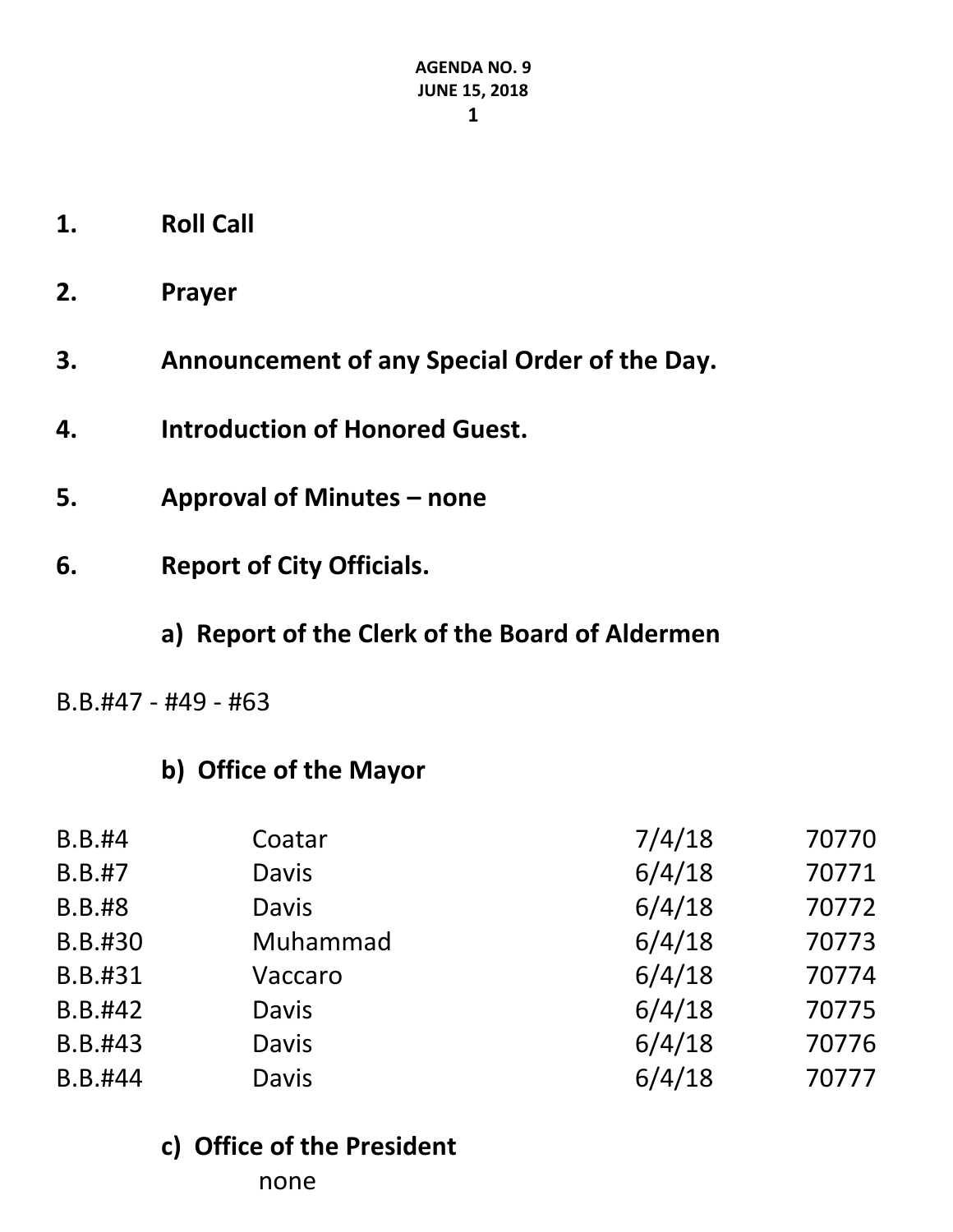#### **7. Petitions and Communications.** none

#### **8. Board Bills for Perfection – Informal Calendar.**

HUDZ B.B.#10 – Coatar/Ingrassia - An Ordinance pertaining to the Zoning Code requiring that certain uses that are regulated by a plat and petition process under the License Code and Building Code be made a conditional use, prohibited use, or use by right under the Zoning Code.

#### **9. Board Bills for Third Reading - Informal Calendar.**

LEG B.B.#21AA – Howard - An ordinance submitting to the qualified voters of the City, a proposal to revise Section 2 of Article VIII of the City Charter which requires City employees to reside within the boundaries of the City and thus allow said employees, except for City Agency and Department Directors appointed by the Mayor, to reside outside of the boundaries of the City, and; providing for an election to be held for voting on the proposed revision and the manner of voting thereat and; for the publication, certification, deposit, and recording of this ordinance; and containing an emergency clause.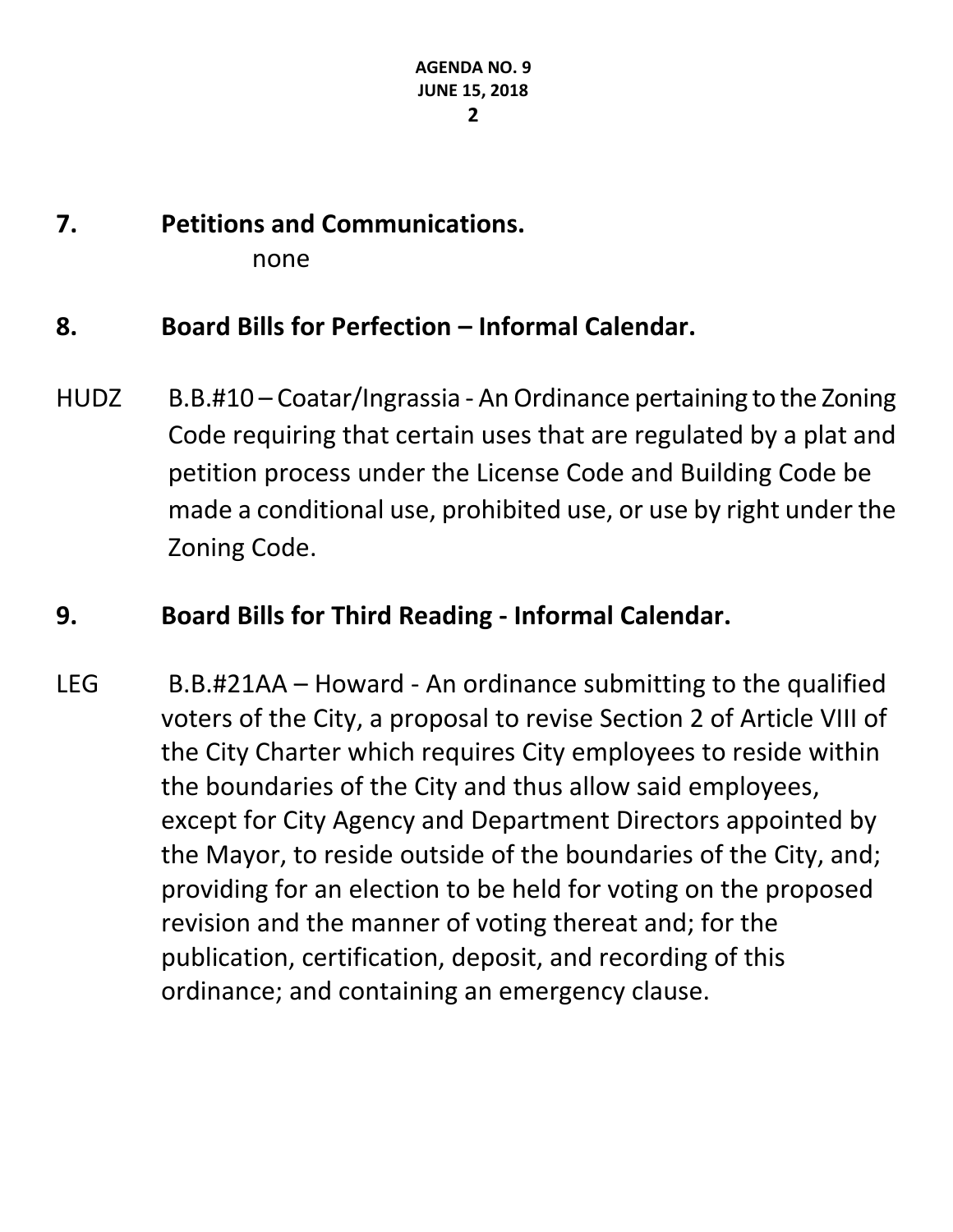# **9. Board Bills for Third Reading Informal Calendar – (cont.)**

- LEG B.B.#25AA Muhammad/Kennedy/Moore/Bosley An ordinance submitting to the qualified voters of the City a proposed amendment to the Charter to maintain the Board of Aldermen as body of twenty-eight Aldermen representing twenty-eight wards, and preventing its reduction beginning December 31, 2021, to a body of fourteen Aldermen representing fourteen wards as called for under Article I, Section 3 of the City Charter; providing for an election to be held for voting on the proposed amendment and the manner for the voting; and for the publication, certification, deposit, and recording of this ordinance; and containing an emergency clause.
- **10. Resolutions – Informal Calendar.** None
- **11. First Reading of Board Bills.**
- B.B.#87 Murphy Pursuant to Ordinance 68937, an Ordinance authorizing the honorary street name, Robert Prager Way, to begin at the intersection of Morgan Ford Road and Bates Street and run west on Bates Street to the intersection of Bates Street and Gravois Avenue.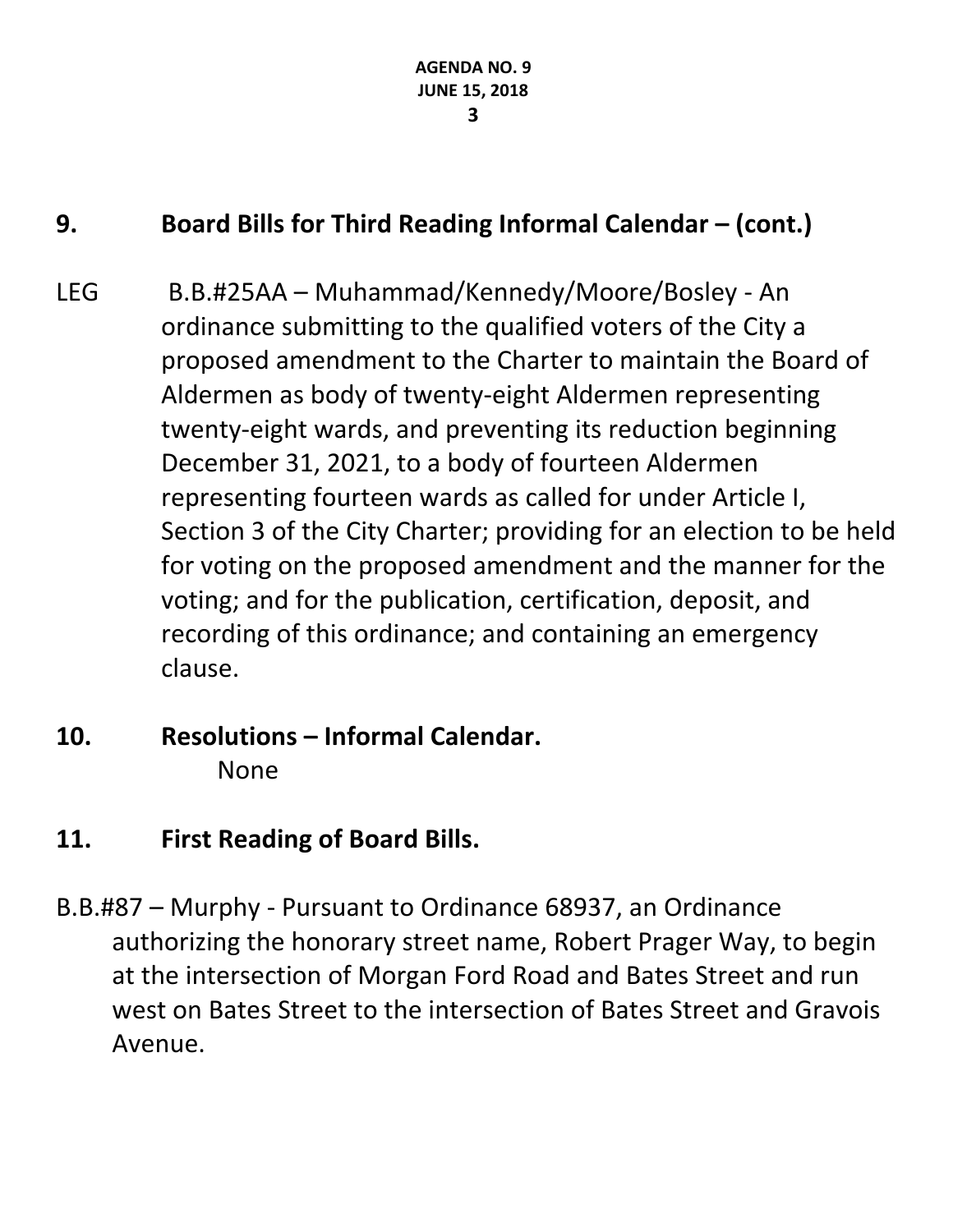# **12. Reference to Committee of Board Bills.**

STR B.B.#87

### **13. Second Reading and Report of Standing Committees.**

- TC B.B.#74 Davis An Ordinance recommended and approved by the Airport Commission, the Board of Public Service, and the Board of Estimate and Apportionment, establishing and authorizing a public works and improvement program (the "Airfield, Building & Environs Projects") at St. Louis Lambert International Airport, entitled "FY19 PROJECT LIST"; and containing a severability and an emergency clause.
- TC B.B.#75 Davis An ordinance recommended and approved by the Airport Commission, the Comptroller and the Board of Estimate and Apportionment, making certain findings with respect to the transfer of up to Three Million Dollars of excess moneys that The City, intends to transfer from the Debt Service Stabilization Fund to the Airport Development Fund, as amended and restated as of July 1, 2009, authorizing a transfer in an amount not to exceed Three Million Dollarsfrom the DSSF into the Airport Development Fund for the purpose of making funds available to address Coldwater Creek Emergency Repairs Phase 2 – Installation of Two 12 Foot BY 12 Foot Reinforced Concrete Box Culverts and the Restoration of the Charlie Pad Aircraft Ramp, Glycol Recovery System, Ramp Edge Lighting System, and Associated Impacted Improvements; containing a severability clause; and containing an emergency clause.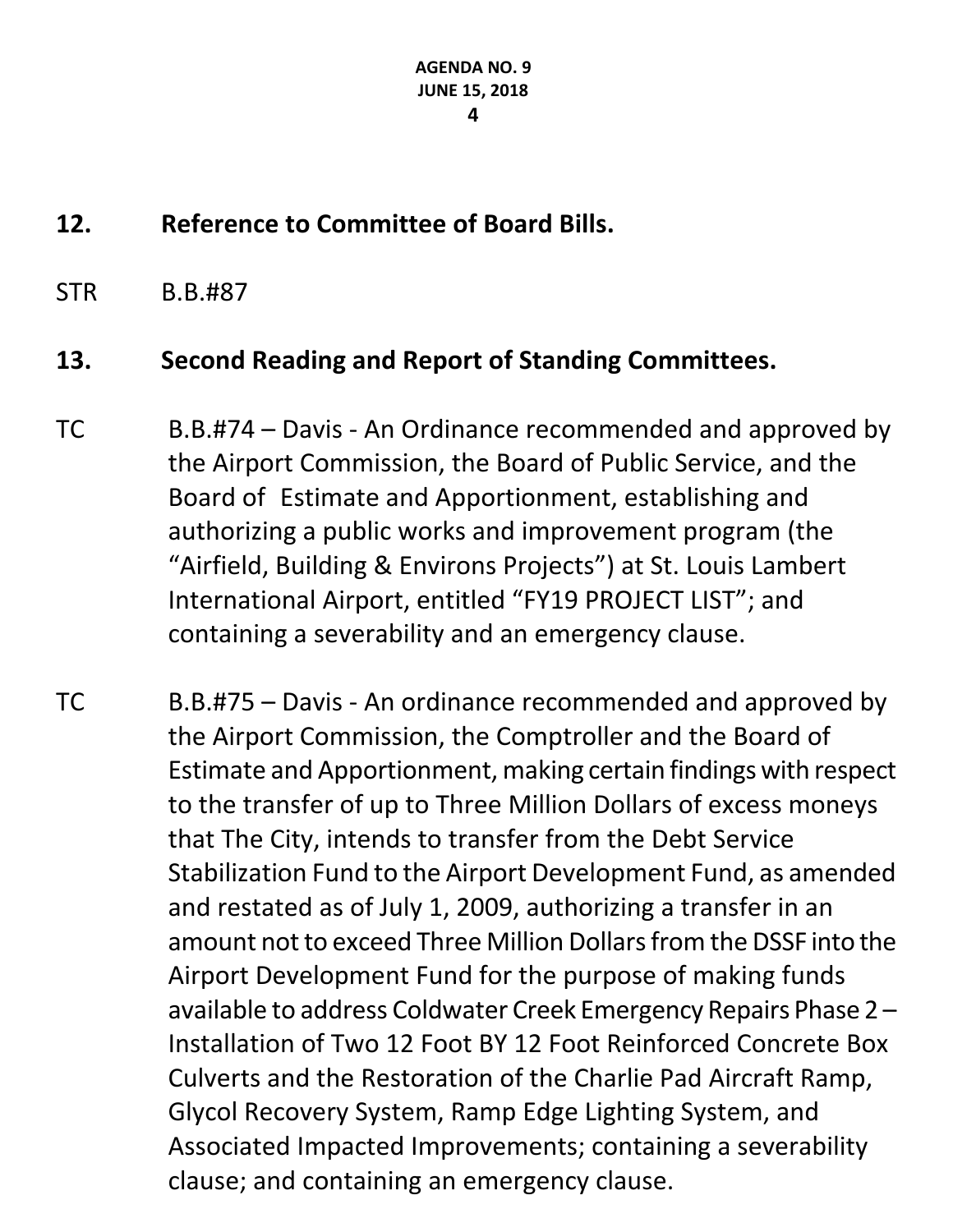## **13. Second Reading of Board Bills – (cont.)**

- WM B.B.#64 Williamson/Pres. Reed An Ordinance pertaining to the Transit Sales Tax imposed pursuant to Section 94.660, RSMo., as adopted and approved by the voters on August 2, 1994, pursuant to Ordinance 63168 creating the "City Public Transit Sales Tax Trust Fund" directing the Treasurer to deposit funds received pursuant to said sales tax into the "City Public Transit Sales Tax Trust Fund – Account ONE" appropriating \$11,560,000 from the said sales tax for the period herein stated to the Bi-State Development Agency; and containing a severability clause.
- WM B.B.#65 Williamson/Pres. Reed An Ordinance pertaining to the Transit Sales Tax directing the Treasurer to deposit funds received pursuant to said sales tax into the "City Public Transit Sales Tax Trust Fund – Account TWO" appropriating \$11,560,000 from the said sales tax for the period herein stated to the Bi-State Development Agency ; and containing a severability clause.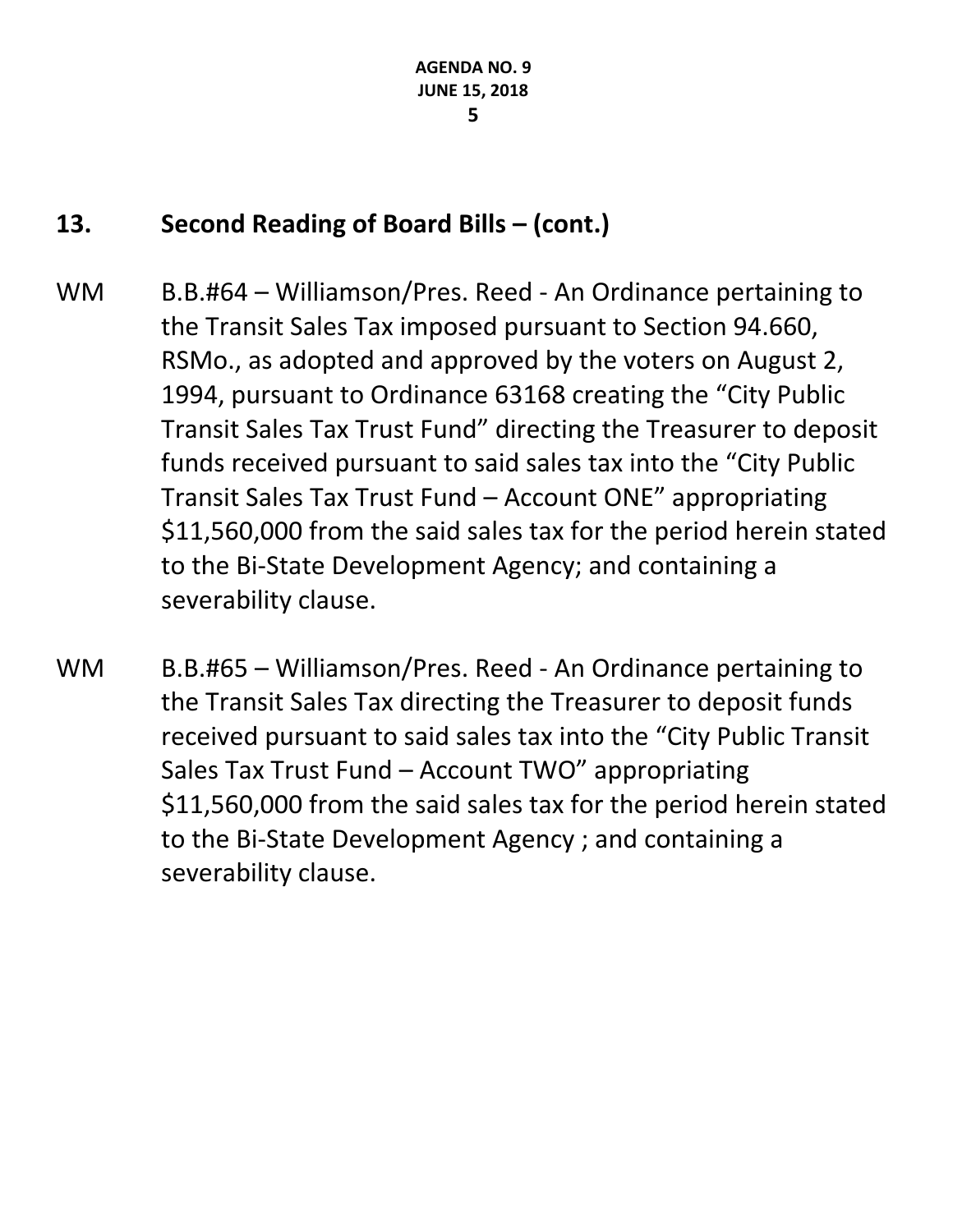## **13. Second Reading of Board Bills – (cont.)**

- WM B.B.#66 Williamson/Pres. Reed An ordinance appropriating the sum of \$21,877,000, which sum is hereby appropriated out of the "Transportation Trust Fund" to the Bi-State Development Agency for transportation purposes; and further providing that the appropriation is conditional upon the Bi-State Development Agency supplying the Board of Estimate and Apportionment an annual evaluation report; further providing that in no event shall the Comptroller draw warrants on the Treasurer for an amount greater than the amount of proceeds deposited in the "Transportation Trust Fund" during the period from July 1, 2018 through June 30, 2019; providing for the appropriation to be reduced if certain funds are used for other than public transit purposes; further providing that the appropriation is conditional upon Bi-State requiring the payment of prevailing wages and benefits to employees of outside service contractors; and containing a severability clause.
- WM B.B.#77 Williamson An ordinance, recommended by the Board of Estimate and Apportionment, authorizing a supplemental appropriation; amending Ordinance 70540, commonly referred to as the City of St. Louis Annual Operating Plan for Fiscal Year 2017-2018; appropriating and setting apart projected local use tax and gaming fund revenues to address certain shortfalls in revenues and excess expenditures in the General Fund for the current fiscal year, in the amount of Three Million Two Hundred Thousand Dollars (\$3,200,000) as hereinafter detailed; and containing an emergency clause.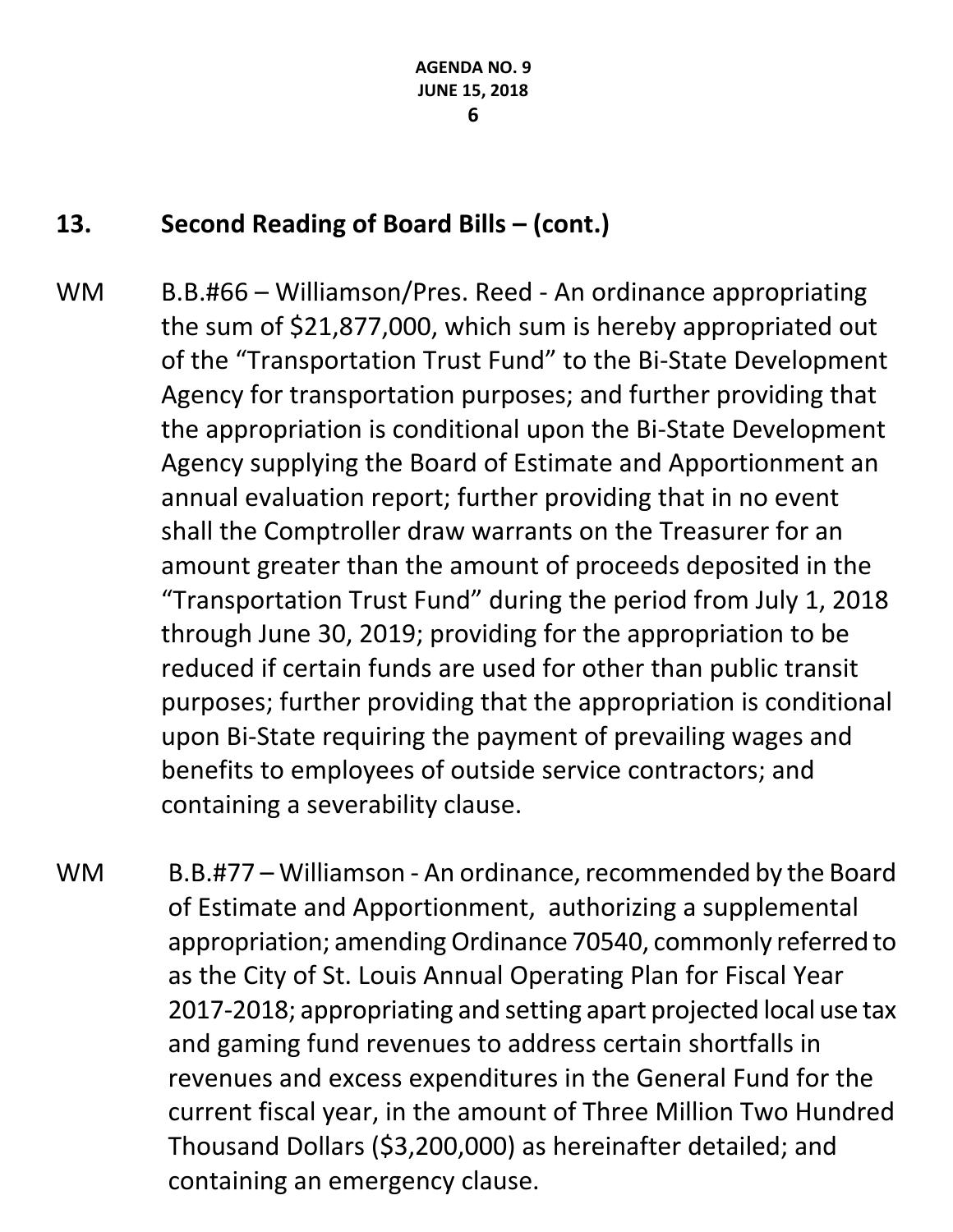# **13. Second Reading of Board Bills – (cont.)**

PARK B.B.#70 – Navarro - An ordinance approved and recommended by the Board of Estimate and Apportionment and the Board of Public Service; authorizing a First Amendment of the Lease Agreement authorized by Ordinance 63956 between the City, and the Municipal Theatre Association of St. Louis by amending Section 2. Term; Section 4. Other Consideration (a) Forest Park Improvements; and Exhibit C; with an emergency provision.

# **14. Report of Special Committees** none

# **15. Perfection Consent Calendar.**

HUDZ B.B.#48 – Roddy - An Ordinance recommended by the Planning Commission, to change the zoning of property on the Central West End Form-Based District Map, from "NG1" Neighborhood General Type 1 Zone to the "NCT1" Neighborhood Center Type 1 Zone in City Block 3914 (4117R West Pine; and to further change the overall boundaries of the "NG1" Neighborhood General Type 1 Zone and the "NC1" Neighborhood Center Type 1 Zone; established under Ordinance 69406; and containing an emergency clause.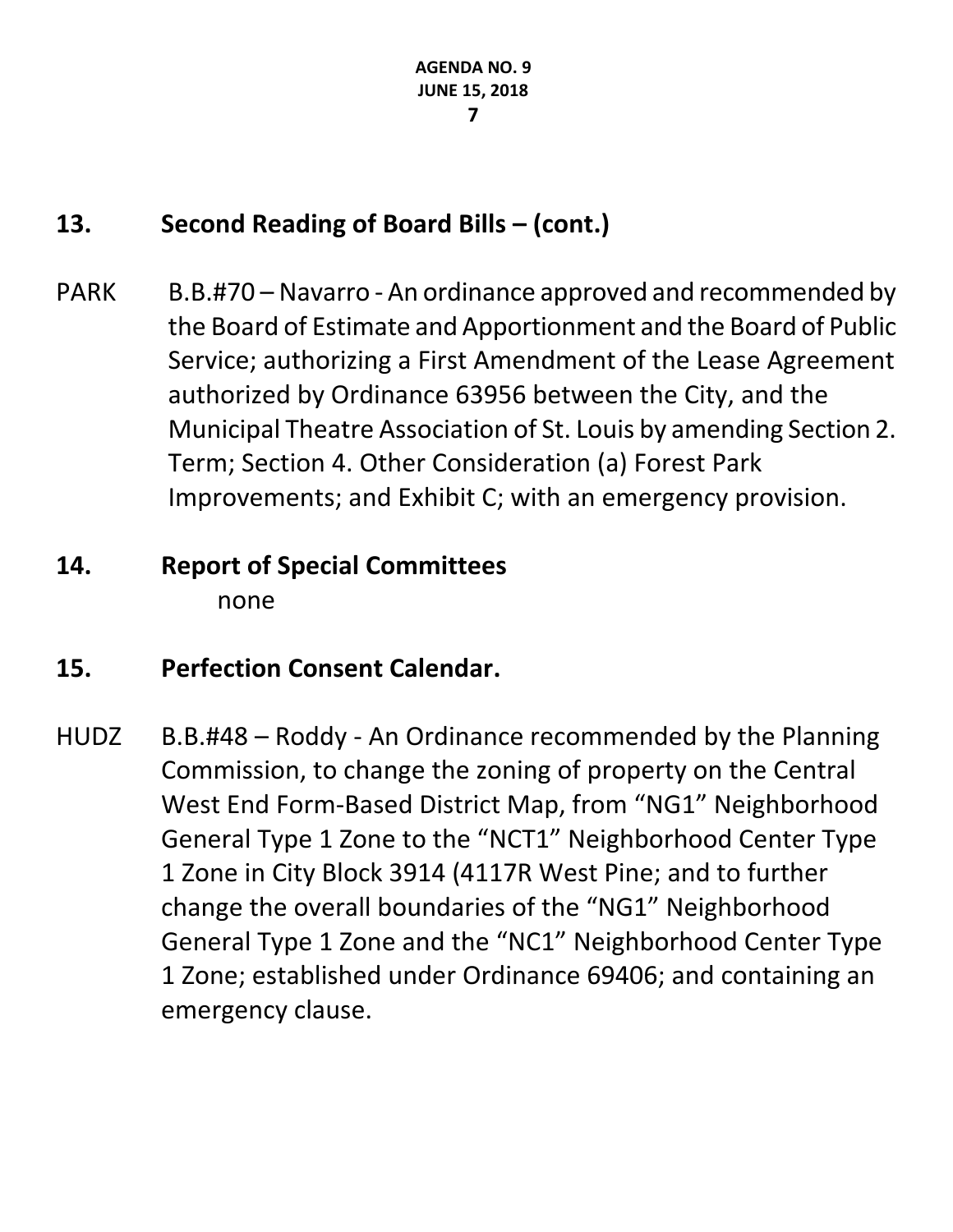## **15. Perfection Consent Calendar – (cont).**

- HUDZ B.B.#50 Martin An Ordinance recommended by the Planning Commission, to change the zoning of property in City Block 2861, from "B" Two-Family Dwelling District to the "F" Neighborhood Commercial District, at 5601-03 S. Broadway, and containing an emergency clause.
- $STR$  B.B.#71 Vaccaro An ordinance establishing a three-way stop site At the intersection of Pernod and Tedmar regulating all traffic Traveling eastbound and westbound on Pernod at Tedmar and Regulating all traffic southbound on Tedmar at Pernod; and containing an emergency clause.

## **16. Board Bills for Perfection**

STR B.B.#69CS – J. Boyd - An ordinance recommended by the Parking Commission making appropriation for payment of the operating expenses, capital equipment and improvement expenses, including lease purchase agreements involving Parking Division assets, and debt service expenses of the Parking Division of the Treasurer's Office, Kiel & City Hall Parking, Information Technologies, Argyle Parking, Chouteau Building & Parking, Williams Paper Parking, Central Downtown Parking, Buckingham Parking, Cupples Parking and Justice Parking Facility for the fiscal year beginning July 1, 2018 and ending June 30, 2019, amounting in the aggregate to the sum of Sixteen Million, Two Hundred Twenty One Thousand, Nine Hundred Two Dollars and containing an emergency clause.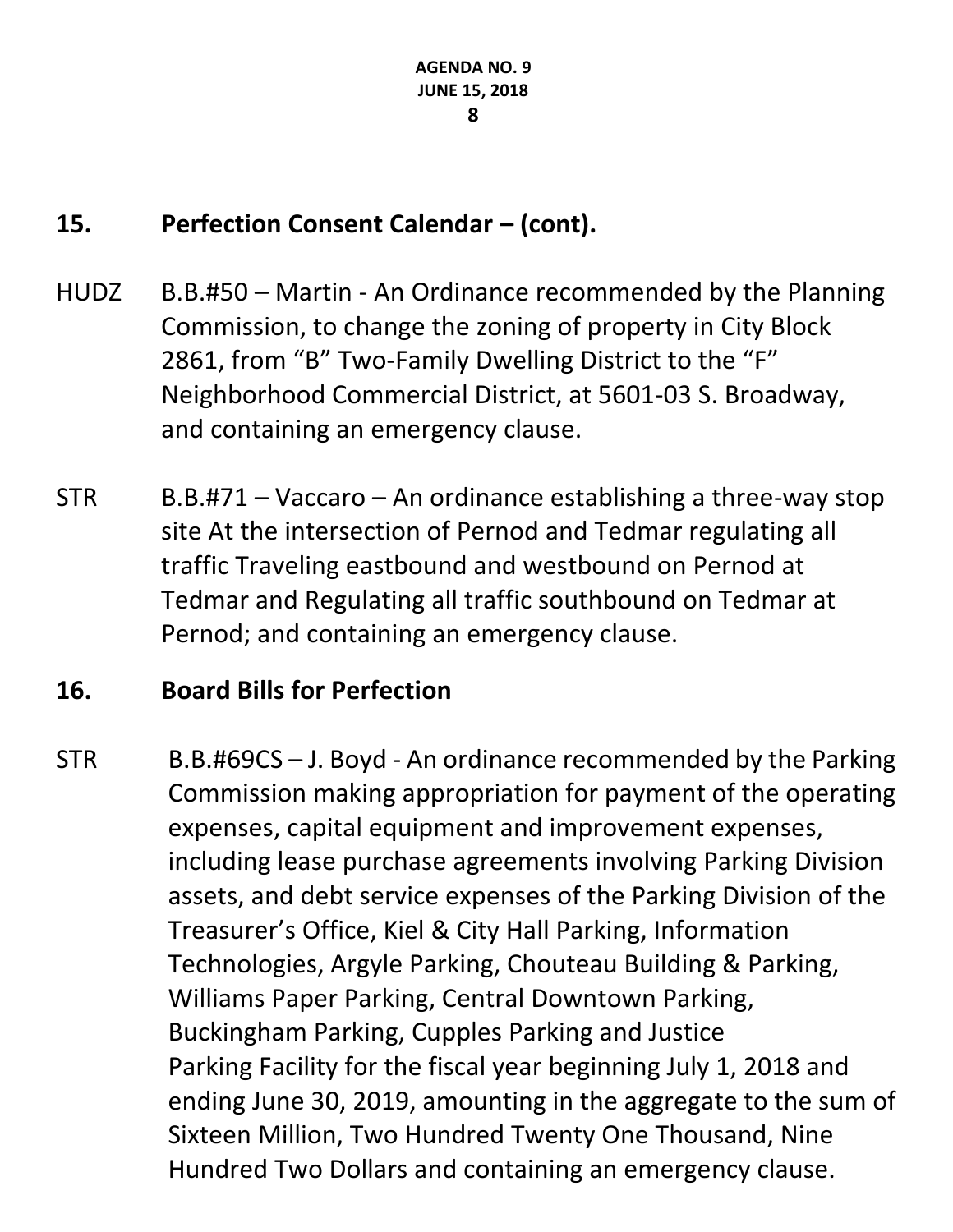- **17. Third Reading Consent Calendar** none
- **18. Third Reading/Report of Engrossment and Final Passage** none
- **19. Report of the Enrollment Committee.** none

#### **20. Courtesy Resolutions Consent Calendar**

- Res.#43 Davis The Board of Aldermen recognize Ms. Courtney Bryant as a Salute to Women in Leadership Urban League Guild Member of the Year Award Honoree, and we wish our honoree continued success, achievement, and accomplishments.
- Res.#44 Davis Board of Aldermen recognize Ms. Dorothy Buckhanan Wilson as a Salute to Women in Leadership Urban League Guild Member of the Year Award Honoree, and we wish our honoree continued success, achievement, and accomplishments.
- Res.#45 Davis The Board of Aldermen recognize Ms. Sara Burke as a Salute to Women in Leadership Urban League Guild Member of the Year Award Honoree, and we wish our honoree continued success, achievement, and accomplishments.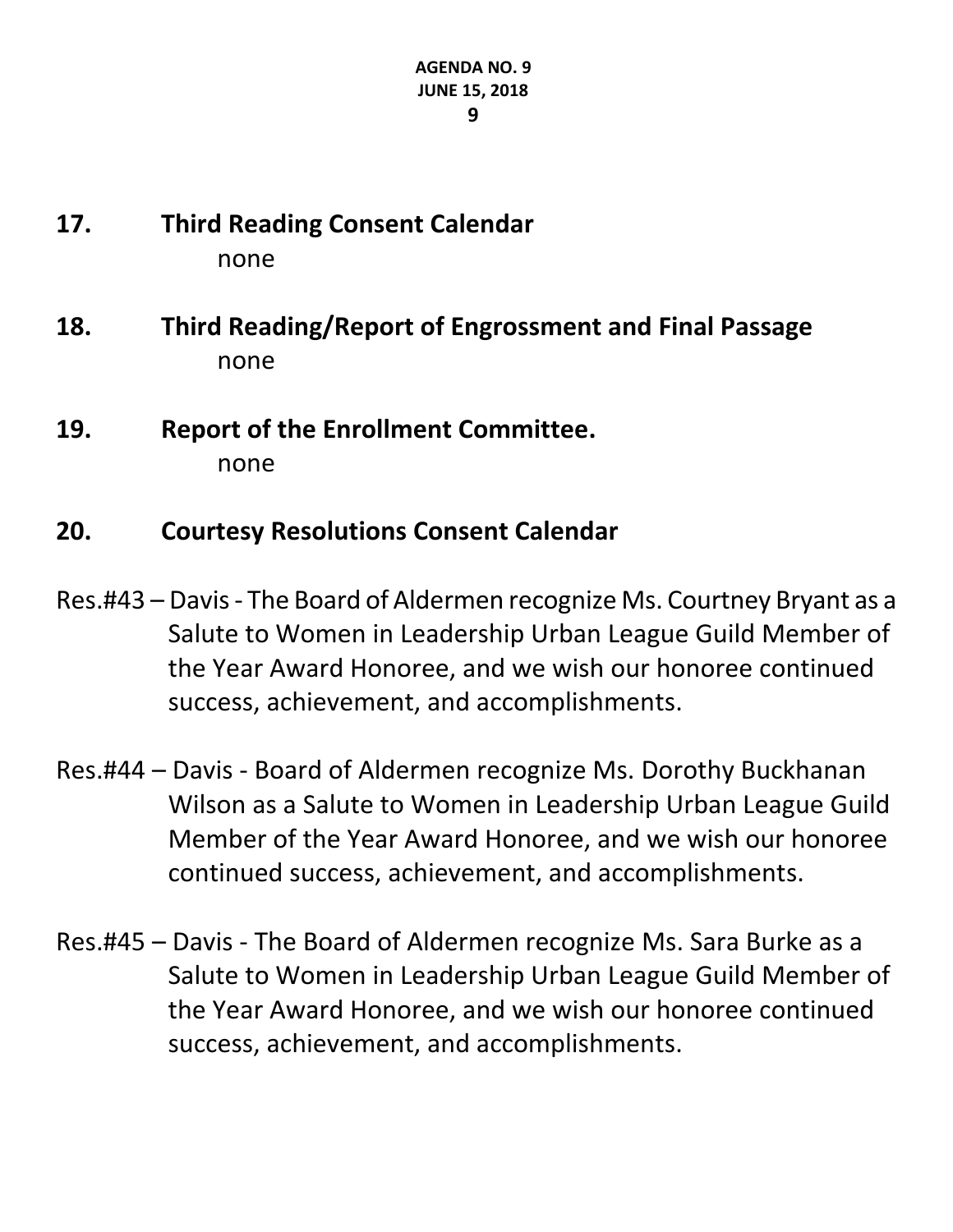- Res.#46 Davis The Board of Aldermen recognize Pastor Shirley Ceasar as a Salute to Women in Leadership Urban League Guild Member of the Year Award Honoree, and we wish our honoree continued success, achievement, and accomplishments.
- Res.#47 Davis The Board of Aldermen recognize Ms. Laraine Davis as a Salute to Women in Leadership Urban League Guild Member of the Year Award Honoree, and we wish our honoree continued success, achievement, and accomplishments.
- Res.#48 Davis The Board of Aldermen recognize Ms. Alicia Elsner as a Salute to Women in Leadership Urban League Guild Member of the Year Award Honoree, and we wish our honoree continued success, achievement, and accomplishments.
- Res.#49 Davis The Board of Aldermen recognize Ms. Kristina Hazley as a Salute to Women in Leadership Urban League Guild Member of the Year Award Honoree, and we wish our honoree continued success, achievement, and accomplishments.
- Res.#50 Davis The Board of Aldermen recognize Ms. Jan Holloway as a Salute to Women in Leadership Urban League Guild Member of the Year Award Honoree, and we wish our honoree continued success, achievement, and accomplishments.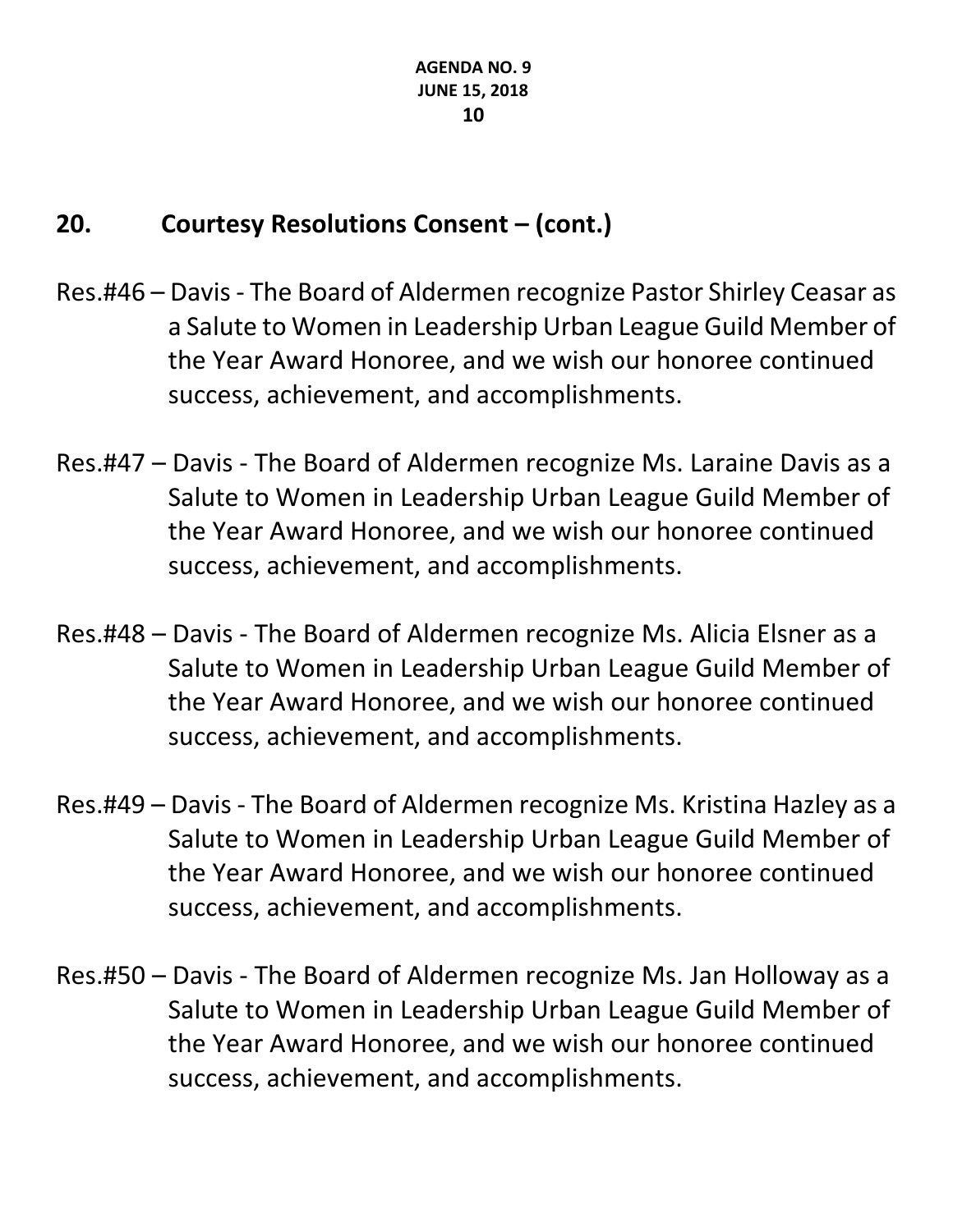- Res.#51 Davis The Board of Aldermen recognize Ms. Cathy Hughes as a Salute to Women in Leadership Urban League Guild Member of the Year Award Honoree, and we wish our honoree continued success, achievement, and accomplishments.
- Res.#52 Davis The Board of Aldermen recognize Honorable Emeka Jackson-Hicks as a Salute to Women in Leadership Urban League Guild Member of the Year Award Honoree, and we wish our honoree continued success, achievement, and accomplishments.
- Res.#53 Davis The Board of Aldermen recognize Ms. Karen Jones as a Salute to Women in Leadership Urban League Guild Member of the Year Award Honoree, and we wish our honoree continued success, achievement, and accomplishments.
- Res.#54 Davis The Board of Aldermen recognize Brenda McDuffie as a Salute to Women in Leadership Urban League Guild Member of the Year Award Honoree, and we wish our honoree continued success, achievement, and accomplishments.
- Res.#55 Davis The Board of Aldermen recognize Ms. Martha Reeves as a Salute to Women in Leadership Urban League Guild Member of the Year Award Honoree, and we wish our honoree continued success, achievement, and accomplishments.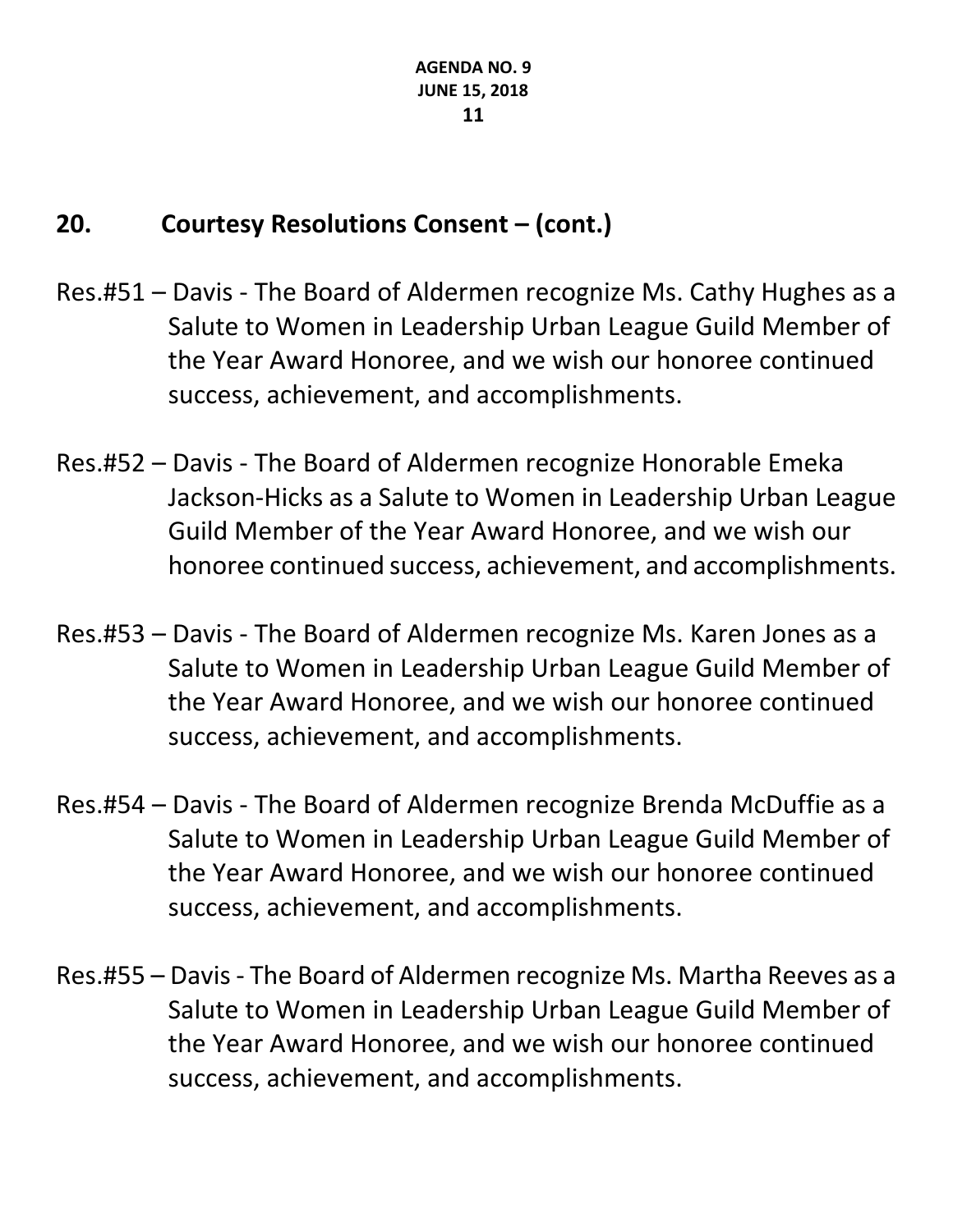- Res.#56 Davis The Board of Aldermen recognize Ms. Beverly Smith as a Salute to Women in Leadership Urban League Guild Member of the Year Award Honoree, and we wish our honoree continued success, achievement, and accomplishments.
- Res.#57 Davis The Board of Aldermen recognize Ms. Ollie Stewart as a Salute to Women in Leadership Urban League Guild Member of the Year Award Honoree, and we wish our honoree continued success, achievement, and accomplishments.
- Res.#58 Davis The Board of Aldermen recognize Evangelist Mary Tillman as a Salute to Women in Leadership Urban League Guild Member of the Year Award Honoree, and we wish our honoree Continued success, achievement, and accomplishments.
- Res.#59 Davis The Board of Aldermen recognize Ms. Shirley Washington as a Salute to Women in Leadership Urban League Guild Member of the Year Award Honoree, and we wish our honoree continued success, achievement, and accomplishments.
- Res.#60 Davis The Board of Aldermen recognize Ms. Cynthia Wilson-Thompson as a Salute to Women in Leadership Urban League Guild Member of the Year Award Honoree, and we wish our honoree continued success, achievement, and accomplishments.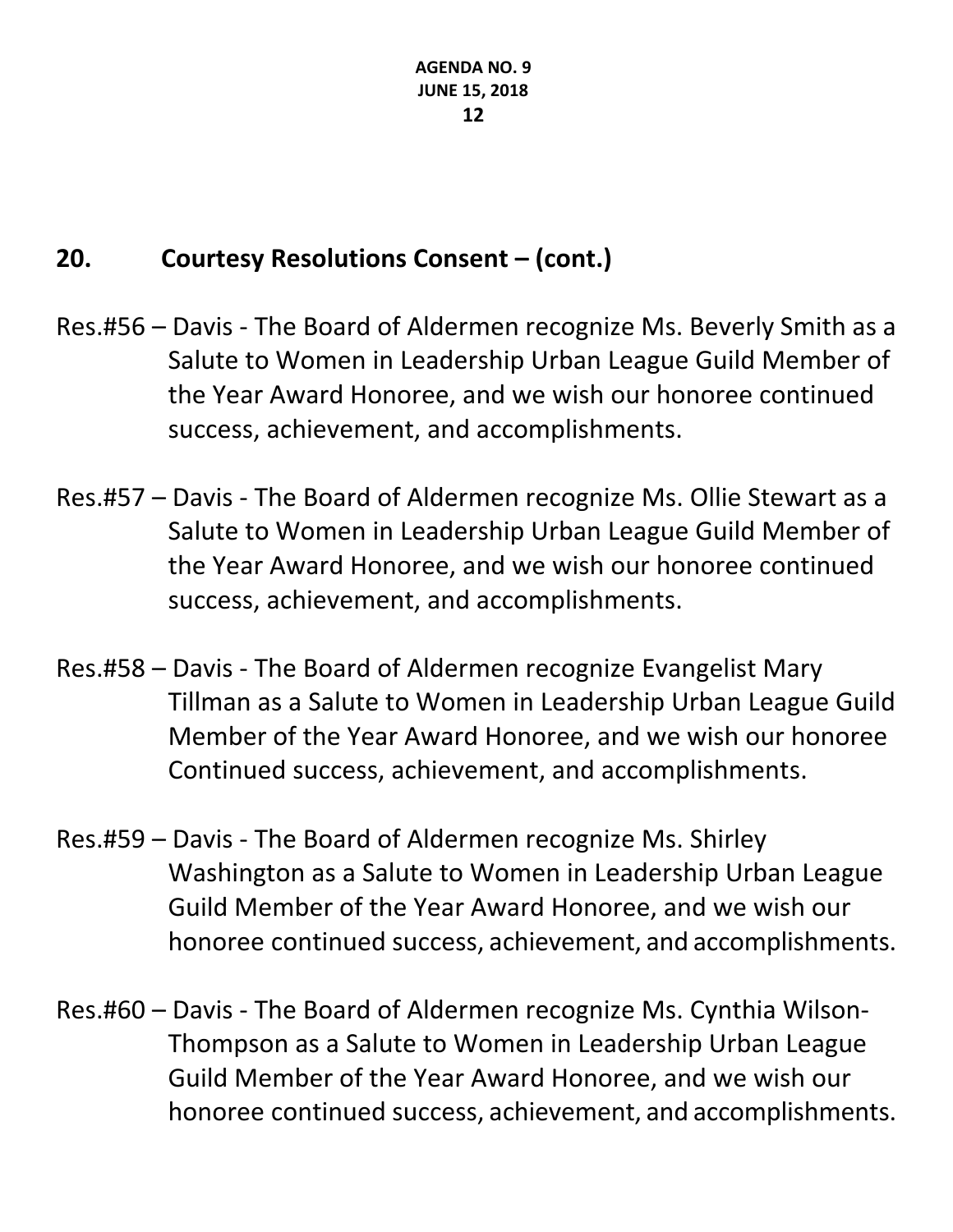- Res.#61 Davis The Board of Aldermen recognize Dr. Mary Wright as a Salute to Women in Leadership Urban League Guild Member of the Year Award Honoree, and we wish our honoree continued success, achievement, and accomplishments.
- Res.#62 Muhammad The Board of Aldermen applaud the community leadership efforts of Ms. Mattie Cox.

## **21. First Reading of Resolutions.** none

- **22. Second Reading Resolutions, Committee Reports & Adoptions.** none
- **23. Miscellaneous and Unfinished Business.** none
- **24. Announcements**

**MONDAY, JUNE 18, 2018**

**NO MEETINGS**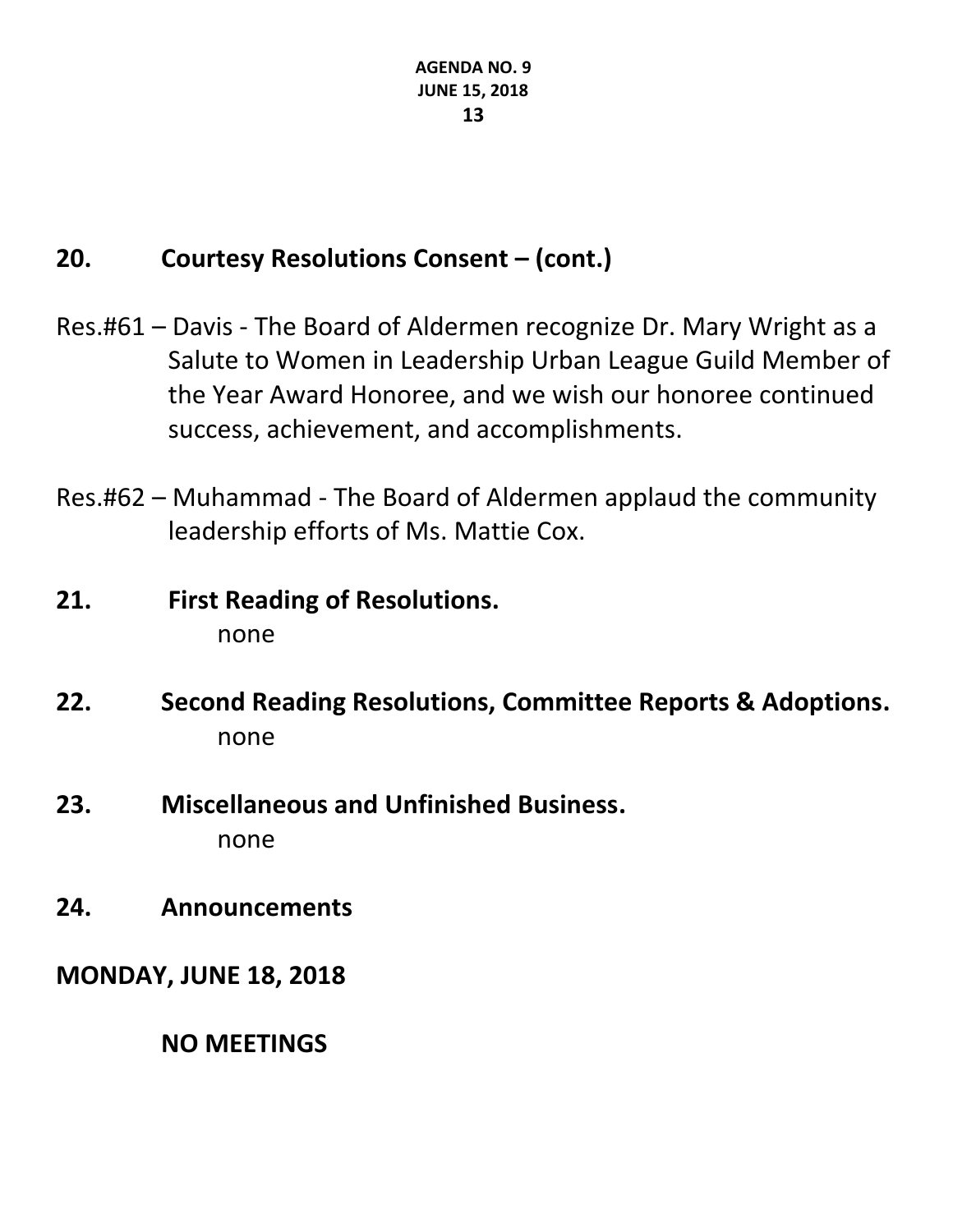#### **TUESDAY, JUNE 19, 2018**

## **PUBLIC SAFETY MEETING – 10:00 A.M. – KENNEDY ROOM**

B.B.#53 – Kennedy - An Ordinance adopting the 2018 International Building Code with amendments, including Appendices E, F, G, H, I and J; repealing Ordinance 68610, Ordinance 68788, and Ordinance 69271; and containing a penalty clause, severability clause, savings clause, and emergency clause.

B.B.#54 – Kennedy - An Ordinance adopting the 2018 International Residential Code for One- and Two-family Dwellings with amendments, including Appendices E, F, G, H, J, K, M, R, S, and T; repealing Ordinance 68789; and containing a penalty clause, severability clause, savings clause, and emergency clause.

B.B.#55 – Kennedy - An Ordinance adopting the 2018 International Fire Code with amendments, including Appendices B and C; repealing Ordinance 69600; and containing a penalty clause, severability clause, savings clause, and emergency clause.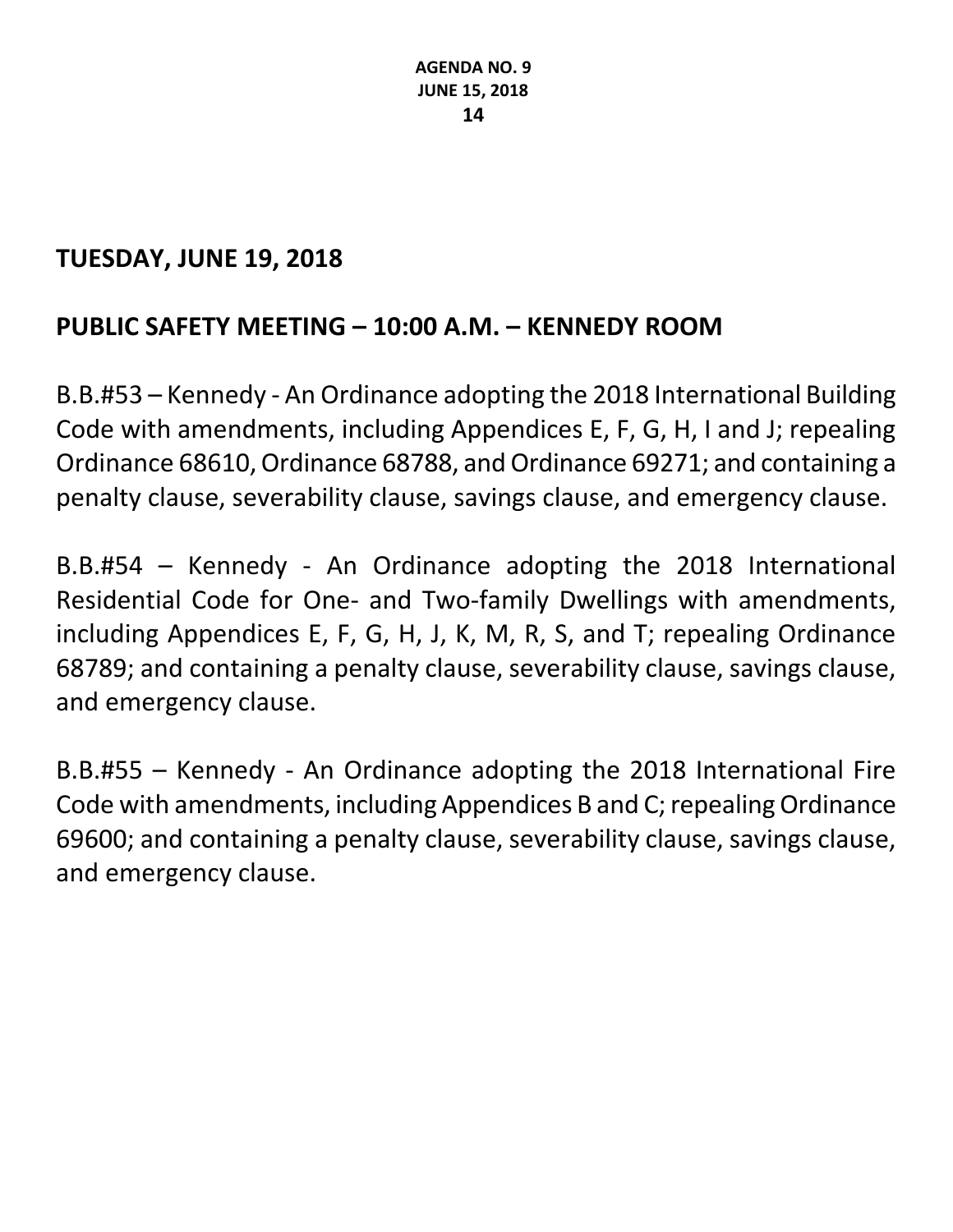## **PUBLIC SAFETY MEETING – (cont.)**

B.B.#56 – Kennedy - An Ordinance adopting the 2018 International Existing Building Code with amendments, including Appendices A, B, and C; repealing Ordinance 68790; and containing a penalty clause, severability clause, savings clause, and emergency clause.

B.B.#57 – Kennedy - An Ordinance adopting the 2018 International Property Maintenance Code with amendments; repealing Ordinance 68791; and containing a penalty clause, severability clause, savings clause, and emergency clause.

### **TRANSPORTATION & COMMERCE MEETING – 10:00 A.M.**

Meeting will be held in the **Lindbergh Conference Room, located on the Ticketing Level of Terminal 1, near Entry #2.**

Briefing by the FAA and by the Union officials representing Airport Authority employees, followed by an Airport tour.

### **WEDNESDAY, JUNE 20, 2018**

**NO MEETINGS**

**THURSDAY, JUNE 21, 2018**

**NO MEETINGS**